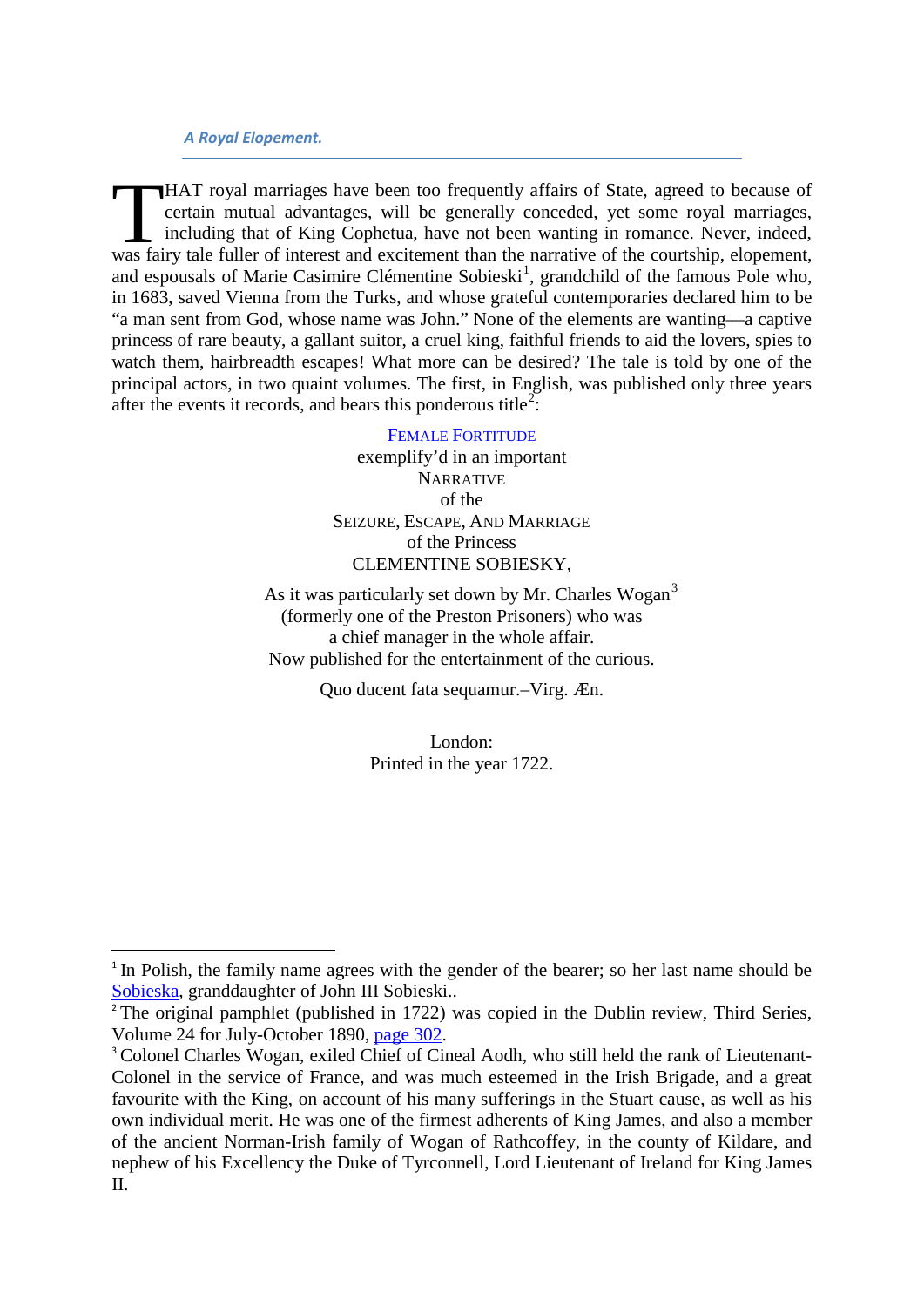It will be observed that the name of the publisher is not given; the undertaking involved too much risk for his identity to be revealed. The second edition, written in French, and containing many amusing details omitted in the first, appeared several years later, when the son of the marriage brought about by the writer had grown to manhood. It was, doubtless, intended to interest the public in the Young Chevalier, the child of romance, and to prepare men's minds for his subsequent descent on the Scottish coast to pursue the claims of his father. The little book, was, however, dedicated to Marie Leczinska, queen of Louis XV., and



was ostensibly intended for her information, as she had inquired about the escape from Innsbruck. All copies, but one retained by the author, were presented to her. Many of the details given in the present account of the Old Chevalier's romantic marriage are drawn from the French edition, of which not a copy is to be found in the British Museum. [4](#page-1-0) The heroine of both narratives, the Princess Clémentine, was born July 17,1702, at Ohlau, in Silesia, where her father, Prince James Louis Sobieski, an unsuccessful candidate for the crown of Poland, lived at the time, and kept up royal state on a comparatively limited income. Her mother, Edwige Elizabeth Amelia, of Neuburg, was aunt to the Emperor Charles VI of Austria, and the Sobieskis were likewise connected with the

reigning houses of Spain and Bavaria. Clémentine, their third daughter, grew up lovely, sweet-natured and accomplished, and when she was sixteen years of age was sought in marriage by the unfortunate son of James II—"the Old Chevalier." This alliance was first proposed to the Chevalier by Charles (afterwards Sir Charles) Wogan, a poet, a courtier, and a gentleman, in later years the friend and correspondent of Swift, and the subject of complimentary verses from the Duke of Wharton. Wogan was descended from an ancient family in Kildare, and devoted to the cause of the Stuarts. He had given proofs of his fidelity during the disastrous expedition of 1715, had shared his royal master's wanderings, and, on the defeat of his hopes, had entered the French service. When the question of an alliance was raised, Wogan visited Ohlau, apparently for pleasure, but really to observe the characters and dispositions of the Polish princesses. The eldest, Casimire, had been brought up in Rome by her grandmother, the Queen Dowager of Poland; he reported her to be somewhat stiff and formal, and the slave of etiquette. Charlotte, the second girl (afterwards Duchesse de

<span id="page-1-0"></span><sup>&</sup>lt;sup>4</sup> The writer is indebted to Mrs. Atkinson, the gifted authoress of "The Life of Mary" Aikenhead," for the loan of a transcript of this version made by herself from the original.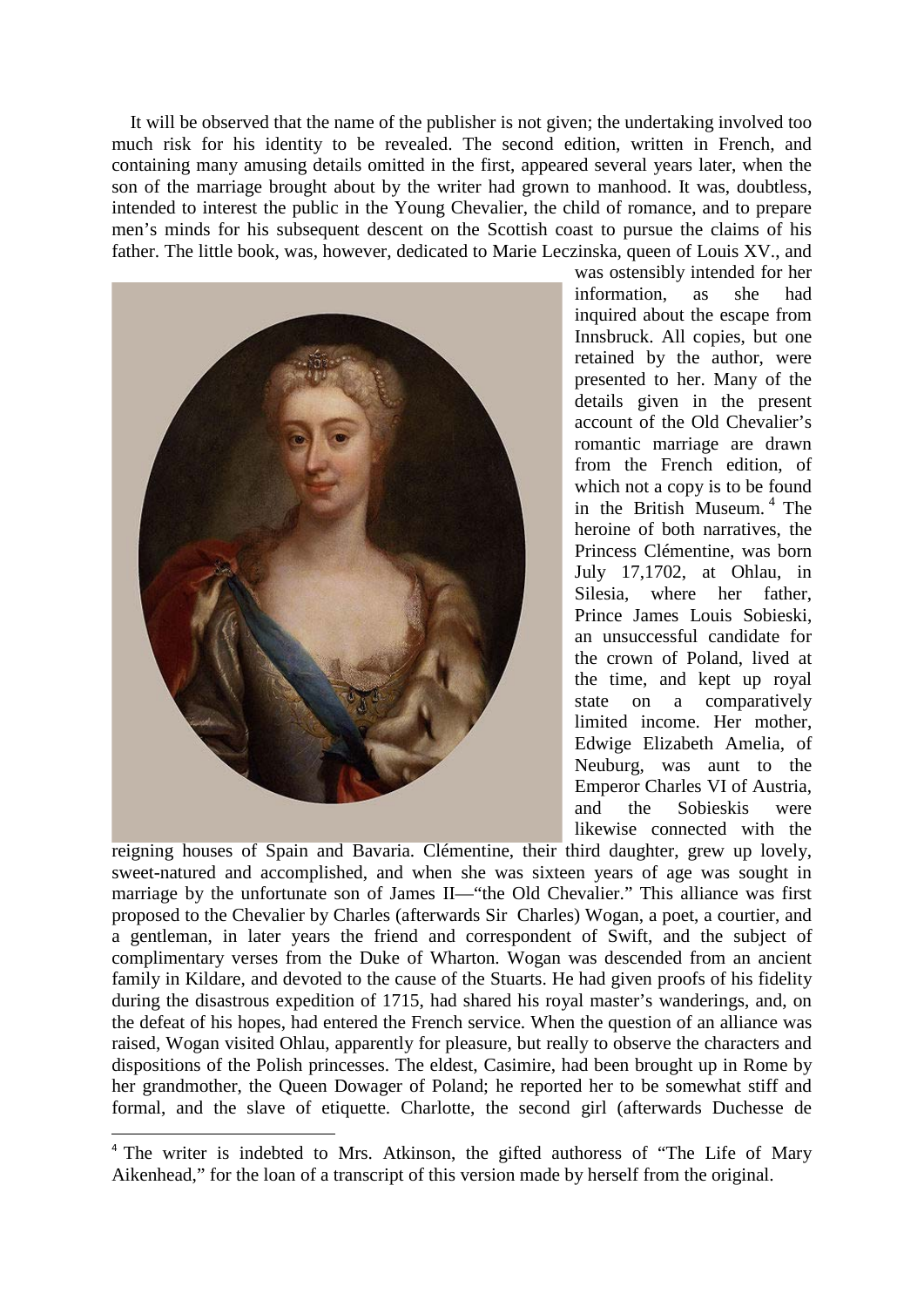Bouillon), he considered wanting in dignity. For little Clémentine he had nothing but praise, and, acting on his advice, the Chevalier proposed for her. The Prince and Princess Sobieski looked favourably on this chance of establishing their daughter in life. The latter hoped that her imperial nephew would, for her sake, espouse the quarrel of her son-in-law elect, the Jacobites had a strong party in the British islands, George I. was un-English and unpopular, and there was every reason to expect that a counter revolution might before many years place the young couple on the throne. All was progressing favourably, though the affair was kept a profound secret, when it was suddenly represented to the Chevalier that, situated as he was, it was impolitic to entrust an affair of such importance to one who was an Irish Catholic, and that this course of action was likely to prejudice public opinion against him in his native country. Wogan was accordingly recalled, the matter was taken out of his hands, and placed in those of the Hon. James Murray, and his brother-in-law, the Hon. John Hay. Within a short time information as to it reached the English Court. The wonder is that it was not known before, when we learn that Charles Boyle, fourth Earl of Orrery, private secretary to the Chevalier, was in the pay of Sir Robert Walpole, and received from him the handsome stipend of £2000 a year for his services. George I was enraged at the prospect of an alliance which would connect the Stuarts with so many reigning families. Pressure was brought to bear upon the Austrian Emperor. The King threatened to break the Quadruple Alliance, and send forces by land and sea to enable the King of Spain to seize on Sicily and Italy, while the Princess Clémentine was told that the sum of £100,000 would be added to her dowry if she consented to wed the Prince of Baden. In the meantime Mr. Hay had set out to fetch the bride, and, under the care of her mother, the Princess had already travelled a considerable distance through her cousin's dominions, on her way to meet her *fiancé* at Bologna, when the English Ambassador at Vienna became so urgent, and uttered so many thinly veiled menaces, that Charles, after wavering for a time, submitted, and gave orders for the arrest of his aunt and her daughter. The Empress mother was indignant at this weakness, and, possibly with her son's connivance, contrived to delay the execution of the order. The courier was detained three days on the road, and put up at an inn, pretending to have been injured by a fall from his horse, so that if despatch had been used, the Sobieskis might have left Innsbruck before he arrived. This plan was frustrated by Hay's negligence, and by the carelessness of the Princess Sobieski, who could not forego the pleasure of passing some time with her brother, the Bishop of Augsburg, and actually spent a week in the episcopal city having her jewels reset. It was no use trying to aid such people. Though the courier was six days on the road instead of three, he arrived at Innsbruck the day before the Princess Sobieski and her daughter, who were immediately arrested and lodged in the Castle, under the guardianship of General Heister. Hay was set at liberty, and arrived in a sorry plight at Bologna to tell of his failure. The matter had been rendered much more difficult by this misadventure, and the Prince, who now regretted his action, had no choice but to apologise to Wogan, and beg of him to attempt the rescue of his betrothed. That faithful friend consented, and all appeals, all representations to the timorous Emperor having failed, it was agreed that their only chance was to persuade Princess Clémentine and her parents to consent to an elopement. Wogan asked his royal master for a letter to show Prince Sobieski, inducing him to urge his daughter to have full confidence in the envoy, and was armed by the Chevalier with authority to do whatever he judged best to attain the desired end. On his way through Bologna, he had an interview with the Cardinal Legate Orego, who, alone with the Pope and the principals, knew the secret.

He arrived safely at Innsbruck, saw the Princess Sobieski, showed her his credentials, delivered letters from his royal master and obtained her conditional assent to the plan he proposed. She insisted, however, before putting it into execution, that her husband should be consulted, and send some token of his approval. M. Châteaudeau, her gentleman usher, promised Wogan to keep him informed as to events at Innsbruck, and was directed to address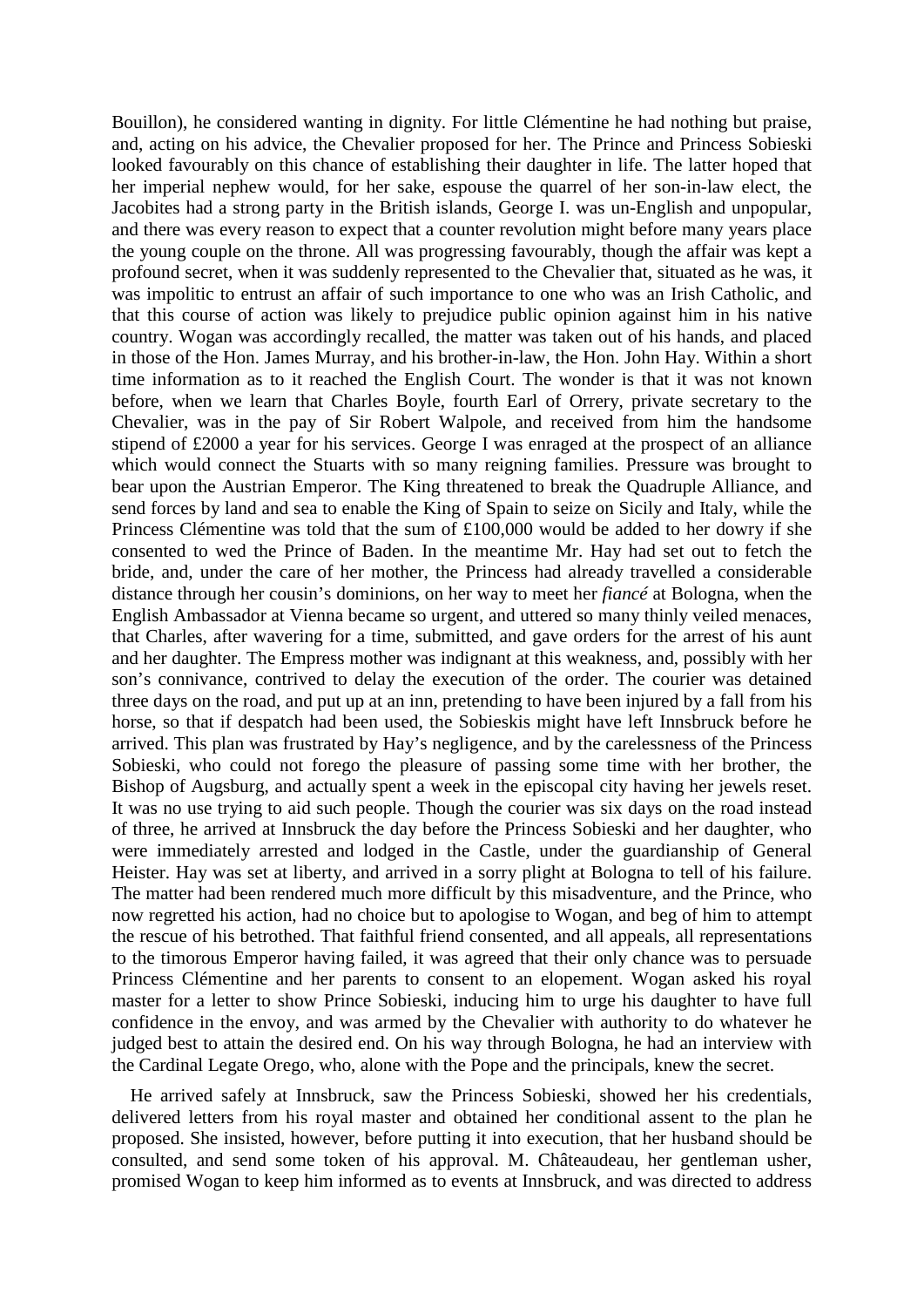his letters in care of a banker at Strasburg.

Our adventurer next journeyed to Ohlau to find Prince Sobieski; but here a new difficulty presented itself. So persuaded was the latter that his daughter's escape was impossible, that for a long time he refused to put pen to paper. He was angry with the Emperor, but unwilling to move farther in the matter, declaring the enterprise to be Quixotic, impossible of execution, and, to quote Wogan, "talked much good sense." True, Wogan was sumptuously lodged and treated with every consideration, so much so that rumours and speculations as to his business excited the curiosity of the courtiers, but he made no progress. New Year's Day came, and Prince Sobieski's treasurer presented the envoy, as a mark of his master's good will, with a magnificent snuff-box, formed of a single turquoise set in gold, found amongst other jewels in the famous scarlet pavilion of Kara Mustapha, the Grand Vizier, at his defeat by John Sobieski. Wogan refused the splendid gift, and when Prince Sobieski pressed him for the reason, he replied that he was deeply grateful for the honour shown him, but protested that "devoted as he was to his Highness, he could not think of returning to Italy with a refusal for his master and a present for himself." Touched by this reply, Prince Sobieski at last consented to give the requisite instructions to his wife and daughter, invited Wogan to a *têteà-tête* dinner, and bestowed the snuff-box on him as they walked up and down together afterwards. All the facilities that he desired were granted, and it was settled that the Starosta<sup>[5](#page-3-0)</sup> and the Staroscina Clebouski were to join him at Vienna, and assist him to establish secret communications with the imprisoned Princess.

We have already alluded to the curiosity as to Wogan and his mission which prevailed at the Polish Court. He kept his secret well, and by wit and prudence succeeded for long in baffling all inquiries without exciting mistrust, but Prince Sobieski was not as prudent. In a burst of confidence he revealed how matters stood to a certain German baron—and it was with much difficulty and considerable expenditure that Wogan succeeded in gaining over that gentleman to his side. Startled by the result of his communicativeness, Prince Sobieski held his peace thenceforth; but the danger was not over—woman's guile was now to be employed against the Irishman's mission. Amongst the noted beauties at Ohlau was the Countess de Berg, a handsome intriguing woman, and a spy in the Austrian service. The honour shown to Wogan puzzled her; who or what he was she could not divine," and moreover no one could give her the information she desired, so she and her agents watched the stranger night and day, only to be outwitted by a vigilance still keener than their suspicions; yet, without proofs of any danger to Austria threatened by him, the wily Countess, while expressing her regret at Wogan's announcement of his speedy departure, sent secretly a message to her brother, the Governor of Breslau, to have the stranger arrested at Prague, whither he ostentatiously announced his intention of going. He set out in February in a splendid coach, belonging to Prince Sobieski, drawn by six Polish horses, and all went smoothly till they reached Strahlen (Strakonitz?), where he pretended to fall ill, and remained for twenty-four hours confined at an inn there. When he found it convenient to recover, he made a sudden detour to the left, and then posted to Vienna without venturing near Prague, arriving safely in two or three days with the satisfaction of having completely outwitted the Austrian spy. At Vienna he called on the Papal Nuncio, Monsignor George Spinola, and endeavoured to enlist his good offices with the Emperor in favour of releasing Princess Clémentine, but he "soon found that the English had more power at Court than the Pope." Meanwhile the Starosta Clebouski and his wife, who were to have followed him immediately, had not arrived, and what was his consternation on receiving a despatch from Prince Sobieski saying that, frightened at the dangers to be encountered, the pair had withdrawn from their solemn engagement. Prince

<span id="page-3-0"></span> $5$  [Starosta](http://books.google.com/books?id=qmcUAAAAIAAJ&lpg=PA355&ots=7BDr9oJzm2&dq=Starost%20%20Staroscina&pg=PA355#v=onepage&q&f=false) – title of a nobleman holding an estate at court and (Starośina) his wife.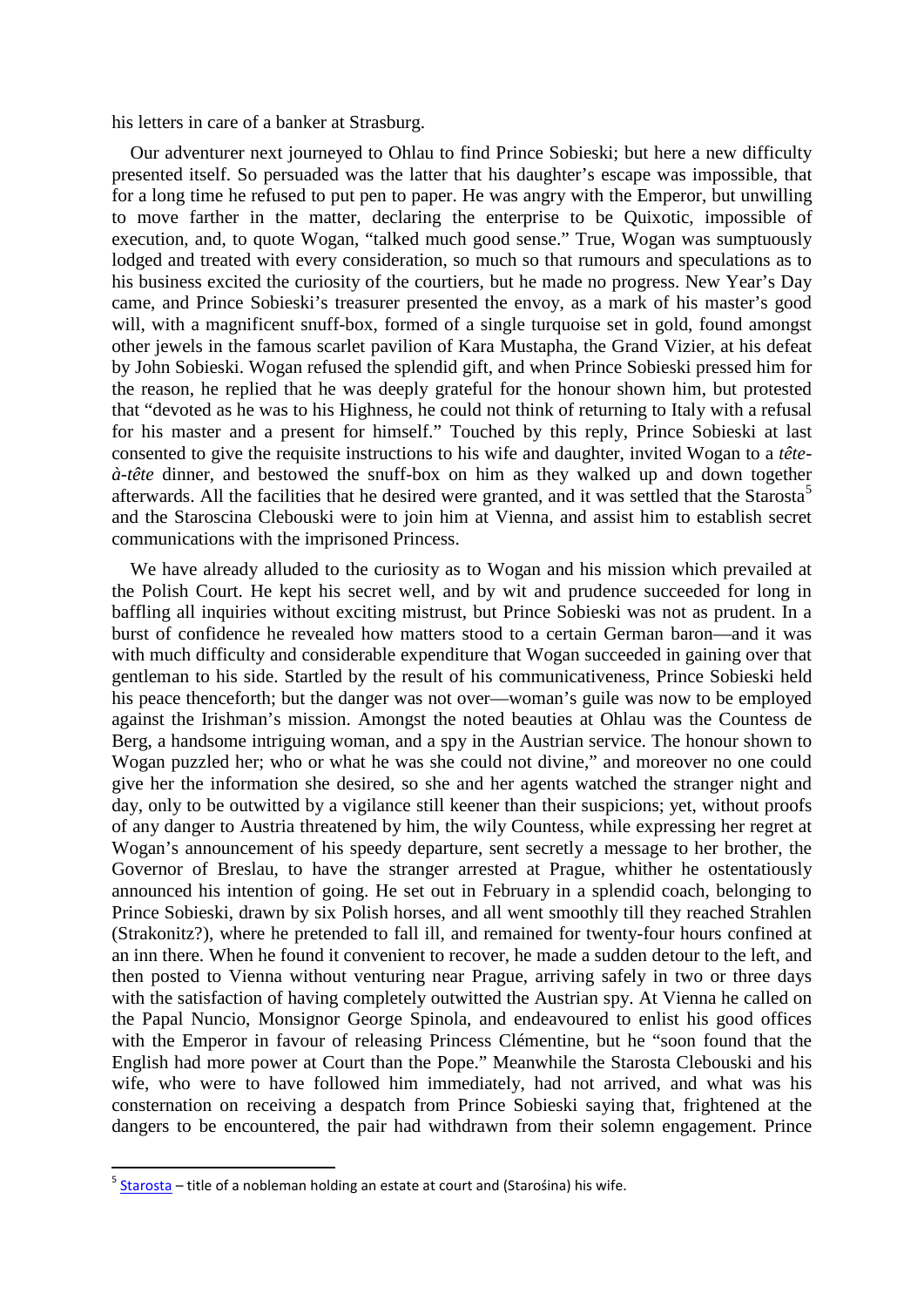Sobieski himself, depressed by failure and desertion, cancelled all the extraordinary powers conferred on Wogan.

Baffled but not defeated, the indomitable envoy set about forming a new plan, and made up his mind to seek for fresh credentials from Prince Sobieski that would empower him to choose such persons as he should consider proper to aid him; but being afraid, after his narrow escape from the fascinating Countess and her brother, to return himself to Ohlau, he resolved to write to the Chevalier, telling his story, and begging him to send him some trustworthy person who could be sent to Silesia. He remained at Augsburg in disguise until the arrival of the Chevalier's confidential valet, Michael Vezzosi, a Florentine of proved fidelity. This man was at once despatched to Ohlau, with instructions to remind the Prince that though failure might cost the lives of Wogan and his friends, it could only mean a somewhat longer imprisonment for the captive princess. Having arranged with Vezzosi where they were to meet, and speeded him on his journey, the indefatigable Wogan now set out himself for Strasburg, where he found a letter from Châteaudeau awaited him. From this communication, he learned that the Chevalier had left Rome, and, as it was rumoured his object was to carry off his *fiancée,* guards had been doubled at the Castle of Innsbruck. Next day came a second and more alarming epistle. The Chevalier had been seized at Voghera by the Imperial troops, and conducted to the Castle of Milan! Still another day passed, and a letter was delivered from Mr. Murray, a Scotch gentleman in the service of the Chevalier at Rome, which set all fears at rest. James had indeed gone, but to Spain, on the pressing invitation of King Philip V, and the better to conceal his real movements, let it be understood he was going to meet the Princess, who had found means to escape from her captors. Mr. Murray added that the Earls of Mar and Perth had been stopped by the Emperor's soldiers between Voghera and Milan, which probably gave rise to the rumour of the Chevalier's imprisonment. Before his departure, that prince had left commands for Wogan to follow up the enterprise, and had provided the Sieur Conalsky with a procuration, or licence, enabling him to espouse the Princess Clémentine as proxy for her lover, if the project succeeded.

So far all had gone well, Wogan therefore busied himself in making his final preparations. He ordered a roomy travelling carriage to be made with springs of unusual strength, double traces, ropes, and extra tackle of all sorts for use in case of accident. This was to be drawn by six horses and accompanied by three armed outriders. Help, of course, was necessary in such a dangerous enterprise, and Wogan chose as his associates three countrymen of his own— namely, Major Richard Gaydon<sup>[6](#page-4-0)</sup> of Irishtown, Captain Luke Toole, or O'Toole of Victoria, and Captain John Misset of Kildare, all officers in the regiment of Wogan's near relative, General Count Arthur Dillon, then stationed at Schelestat, not far from Strasburg. These, with Wogan himself and Michael Vezzosi, who had been instrumental in contriving the escape of Lord Nithsdale from the Tower, were to comprise the men of the party. That the Princess Clémentine might not lack the society of one of her own sex, the wife of Captain Misset, a young gentlewoman of Irish extraction, but educated in France, pretty, warm-hearted, and winning, was asked to share in the expedition. She was by nature timid, and, moreover, about to become a mother, so that caution was used in broaching the subject to her, but as soon as she knew of it, she said with spirit that she would "gladly venture all for the sake of the husband she loved and of her rightful sovereign." When in Rome, Wogan had taken the precaution of obtaining from Count Galass, the Austrian Ambassador, a passport made out in the name of Count de Cernes, supposed to be a Flemish gentleman journeying with his family

<span id="page-4-0"></span><sup>&</sup>lt;sup>6</sup> The Chevalier Richard Gaydon of Irishtown, a Knight of the Royal and Military Order of St. Louis, Major of the regiment of Lieutenant-General Count Arthur Dillon, and grandnephew of the Duke of Tyrconnell.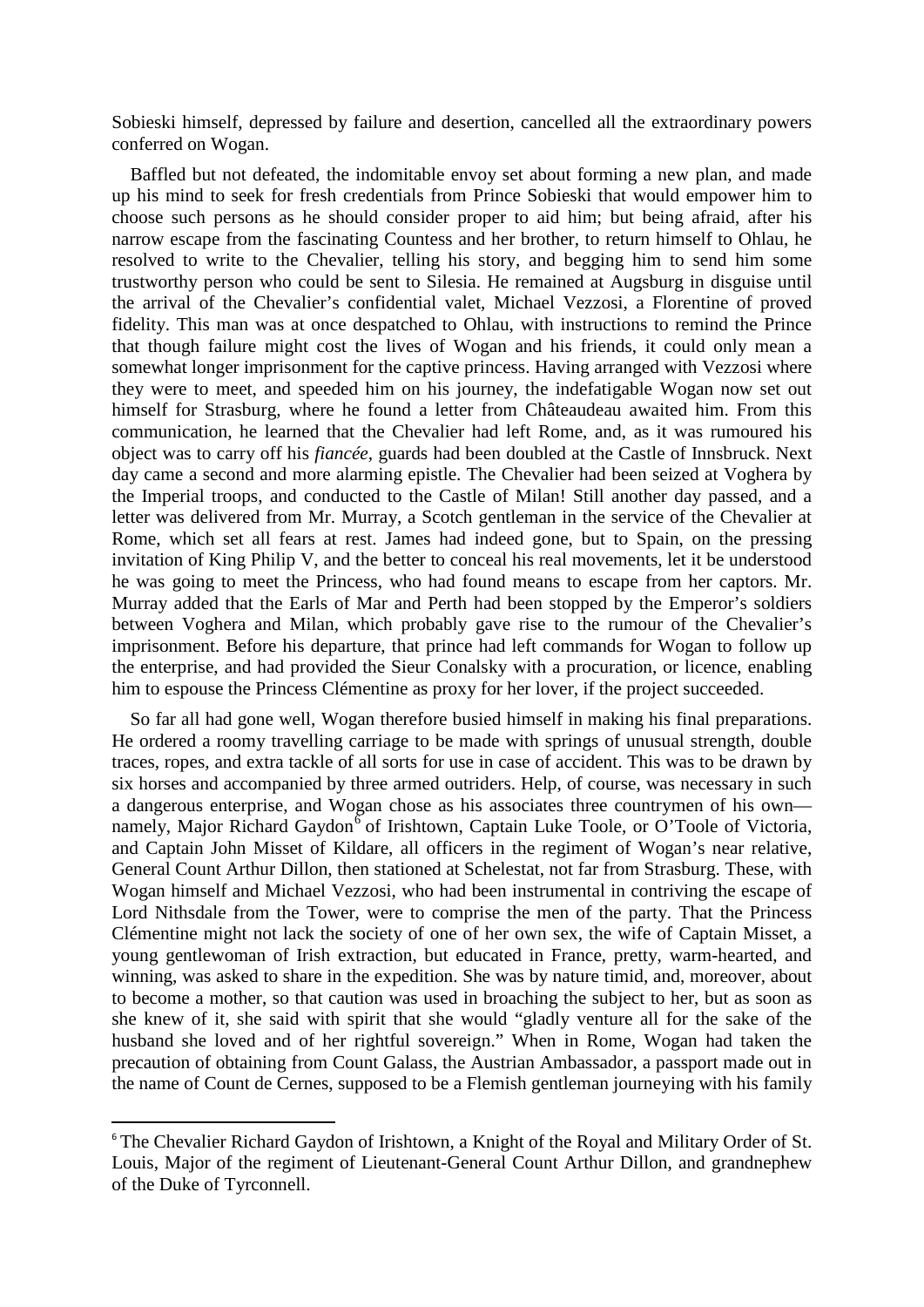to the Shrine of Loretto in fulfillment of a vow. Major Gaydon and Madame Misset were to represent the Count and Countess de Cernes, Wogan that lady's brother, O'Toole, Misset, and Vezzosi were to act as armed attendants. Madame Misset's maid, Jenny, was to accompany the party to wait on her mistress, and Wogan suggested that she should change clothes with the Princess Clémentine and endeavour to personate her for as long as possible after her escape. They did not venture to tell Jenny the true nature of the enterprise on which they were engaged. She was informed that Captain Toole had fallen in love with a beautiful heiress whose friends opposed the match, and that he was now about to carry off the lady. Some one has said that human nature is very prevalent among women, especially among servant-maids, and Jenny was no exception to her class. She entered *con amore* into the plot, delighted in picturing the dismay of the cruel relatives of the Captain's sweetheart, and readily consented to take her place for a day or two, vowing it was "as good as a play."

While all these preparations were being conducted with the utmost secrecy, a grand ball was given by the mayor of Schelestat, and amongst the guests was Major Gaydon. Wogan, who had remained at home in conversation with Lieutenant-General Lally, the father of the celebrated and unfortunate Lally Tolendal, was much alarmed at seeing his friend return hastily soon after midnight, with consternation depicted on his countenance. On inquiring the reason, he learned that it was currently reported at the ball that the Princess Clémentine had been carried off from Innsbruck, on the  $30<sup>th</sup>$  of the previous month, by an Irish gentleman named Wogan, on hearing which Gaydon hurried off to tell his colleagues all was lost. Wogan, though alarmed, retained his presence of mind. The falseness of the report, he said, was in their favour. Its inaccuracy would soon be discovered, and people would be less likely to believe other and possibly better founded rumours on the same subject. Still, the knowledge that something with regard to their expedition must have leaked out filled him with uneasiness, and made him anxious to leave as soon as he could. All was at last in readiness. Vezzosi arrived from Ohlau with the necessary powers, and on the  $8<sup>th</sup>$  of April, 1[7](#page-5-0)19, the little party set out for Strasburg. Count Dillon, commander of the regiment<sup>7</sup> to which O'Toole, Misset, and Gaydon belonged was at the time in Paris, but Wogan, mistrusting the posts, did not venture to write to him asking leave of absence for his officers, taking it for granted that the Count would sanction anything for the good of their sovereign, James III.

No sooner had our travellers arrived at Strasburg than Wogan was arrested by order of the Regent Orleans, who had given strict injunctions that the Earls of Mar and Perth, subjects of King James, should be seized did they attempt to enter France. As our friend did not answer to the description of one or other of these noblemen he was set at liberty, "the magistrates," to quote Wogan, "little suspecting they had just freed a person much more dangerous to the Quadruple Alliance than either."

On the  $17<sup>th</sup>$  of April, 1719, they left Strasburg, and despite the badness of the roads, reached the frontiers of Bavaria and Tyrol on the  $21<sup>st</sup>$  of the same month. Misset and Michael Vezzosi now rode on to inform Châteaudeau that the others would wait instructions at a village called Nazareth, two posts from Innsbruck, and that he was to communicate with them through the medium of Konski, the Polish page of the Princess Sobieski. On the 23<sup>rd</sup> of April the rest of the party reached Nazareth, and soon after Konski arrived to say it had been decided by his august mistress that the attempted escape should take place on the night of the  $27<sup>th</sup>$ . That was still four days off, and delay was fraught with danger. The arrival of strangers was likely to excite comment in the village, and might reach the ears of the authorities; moreover, to the great alarm of our friends, the landlord of the little inn where they stopped

<span id="page-5-0"></span> <sup>7</sup> Dillon's Irish also known as the "Wild Geese".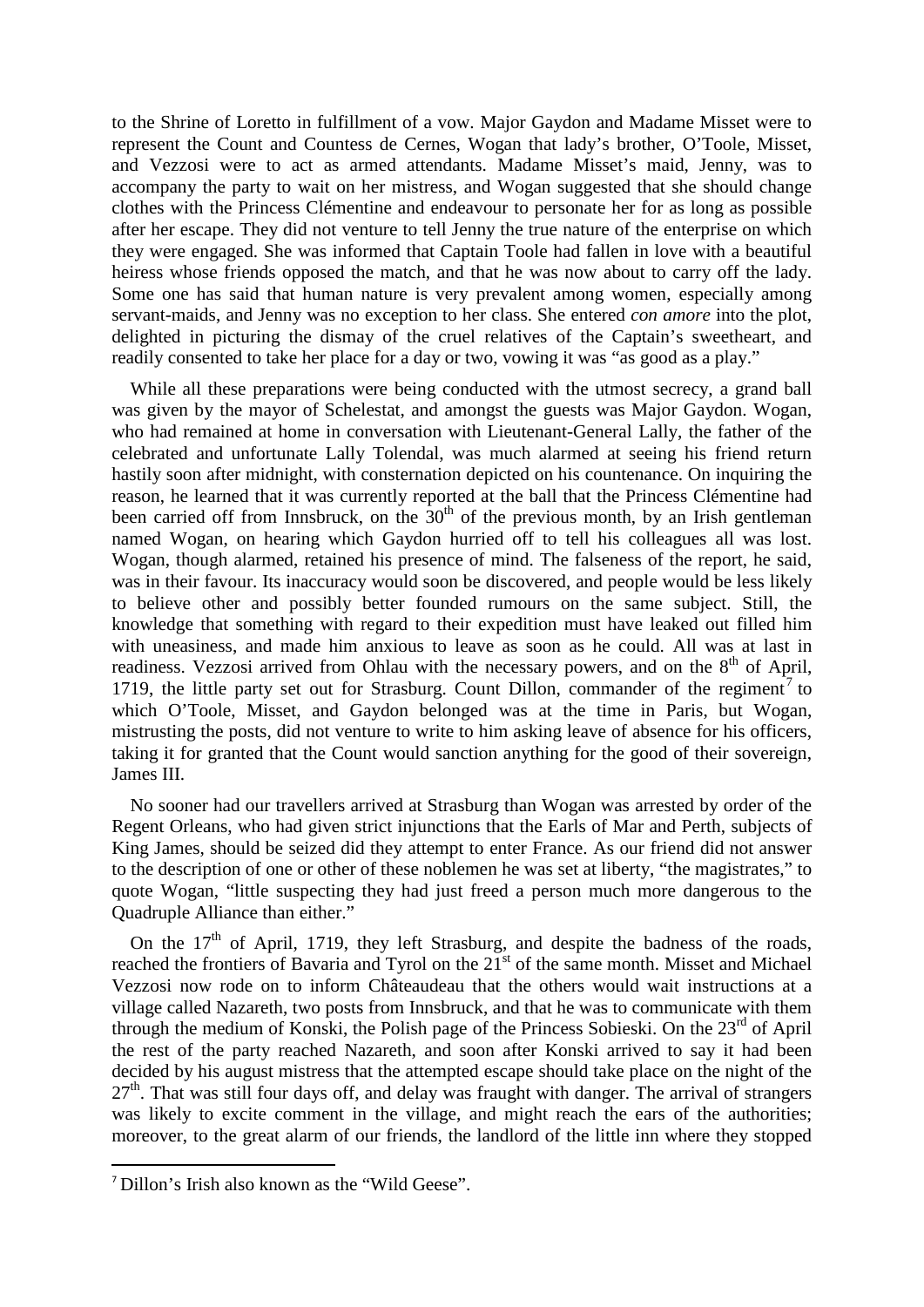recognised Konski as an attendant of the Princess Sobieski. To divert his suspicions, Toole, who spoke German like a native, made friendly overtures to him, asked questions about Augsburg, and inquired the address of a certain Herr Canvar, a banker there, known to the innkeeper, thus allowing him to understand that that town was their destination. Meanwhile, another trouble had arisen. According to the English version, Jenny, the maid, so bold and fearless at Strasburg, felt her courage ooze away as the time drew near when she was to personate an unknown lady, and remain behind among strangers, nor was she to be comforted and consoled until her mistress presented her with a rich suit of damask, and the whole party solemnly swore no harm should come to her. The later French edition adds that their difficulties with Jenny were not yet over. True, she was now decided to aid in carrying out the scheme, but a fresh obstacle had to be overcome, more serious to her mind than all the risks to be run, since, as the daughter of an Irish dragoon, she did not want spirit. The facts were these. The lassie was no beauty; that was admitted by her best friends, but, like many plain women, she was inordinately vain of her good points, which, besides her fine figure, were, in her own eyes, her uncommon height and her pretty feet To increase the one and show off the other of these advantages, she was accustomed to wear the daintiest shoes possible in her position, with heels nearly five inches high, vowing she could walk in no others, and was fond of contrasting herself with Captain Toole, the tallest, and, according to many, the handsomest man in his regiment, who stood about six feet three. When it was explained to her that unless she wore shoes without heels the difference in stature between herself and "the heiress" would be too marked, she flew into a rage, and declared that though she was prepared to face any danger, if need be, she would wear ugly, low shoes for no one in the world. The shoes were insisted on, however, and a shoemaker was called in to measure her, when, in a towering passion, Jenny struck the man such a blow on his nose that it bled profusely. Her sweet-tempered little mistress, frightened almost out of her senses at this storm in a teacup, absolutely went down on her knees to beg of her to be quiet. Miss Jenny then had the grace to grow somewhat ashamed of her conduct, relented, apologised, and suffered herself to be measured in silence for the obnoxious foot-gear.

On the  $27<sup>th</sup>$  of April our friends left the inn at Nazareth, taking the Augsburg road, but having gone a little way they drove across and got safely to Innsbruck, putting up at the Aigle Noir, where they stabled their horses, got all in readiness, and waited for nightfall. Now that Princess Sobieski has been so long dead, I hope it is not treason to say she must have been rather a tiresome person to deal with. Every arrangement had been made to carry out their scheme at once, but not content with the results of her former delay at Augsburg, she now sent a message asking the rescuers to defer their departure for a day or two, as the weather was bad, and she did not like her daughter to brave it. Wogan, however, was firmer than Hay, and replied that all arrangements had been made for that night, that the storm was to their advantage, and that so good an opportunity might never recur. The lady consequently yielded.

Princess Clémentine had been previously instructed to feign illness for two or three days before her intended flight, and Jenny was desired when she replaced her to confine herself to bed for a day or two, saying she was worse, and refusing to see any one but her supposed mother. So well was the secret kept that even the Countess Gabriel, the governess of the princess and her intimate friend, was not told of their approaching separation, lest her grief should rouse suspicion. Châteaudeau had promised Wogan to be at hand about midnight to introduce Jenny into the princess's chamber, clad in "a shabby ridinghood, and female surtout of the English fashion," which Clémentine was to put on. The latter was then to be escorted by the gentleman usher down a back stair, through a side-door, and across the street to a corner where Wogan and Toole would await her and convoy her to the inn, where the rest of the party were assembled. Wogan and Toole, with Jenny, proceeded to the *rendezvous* at the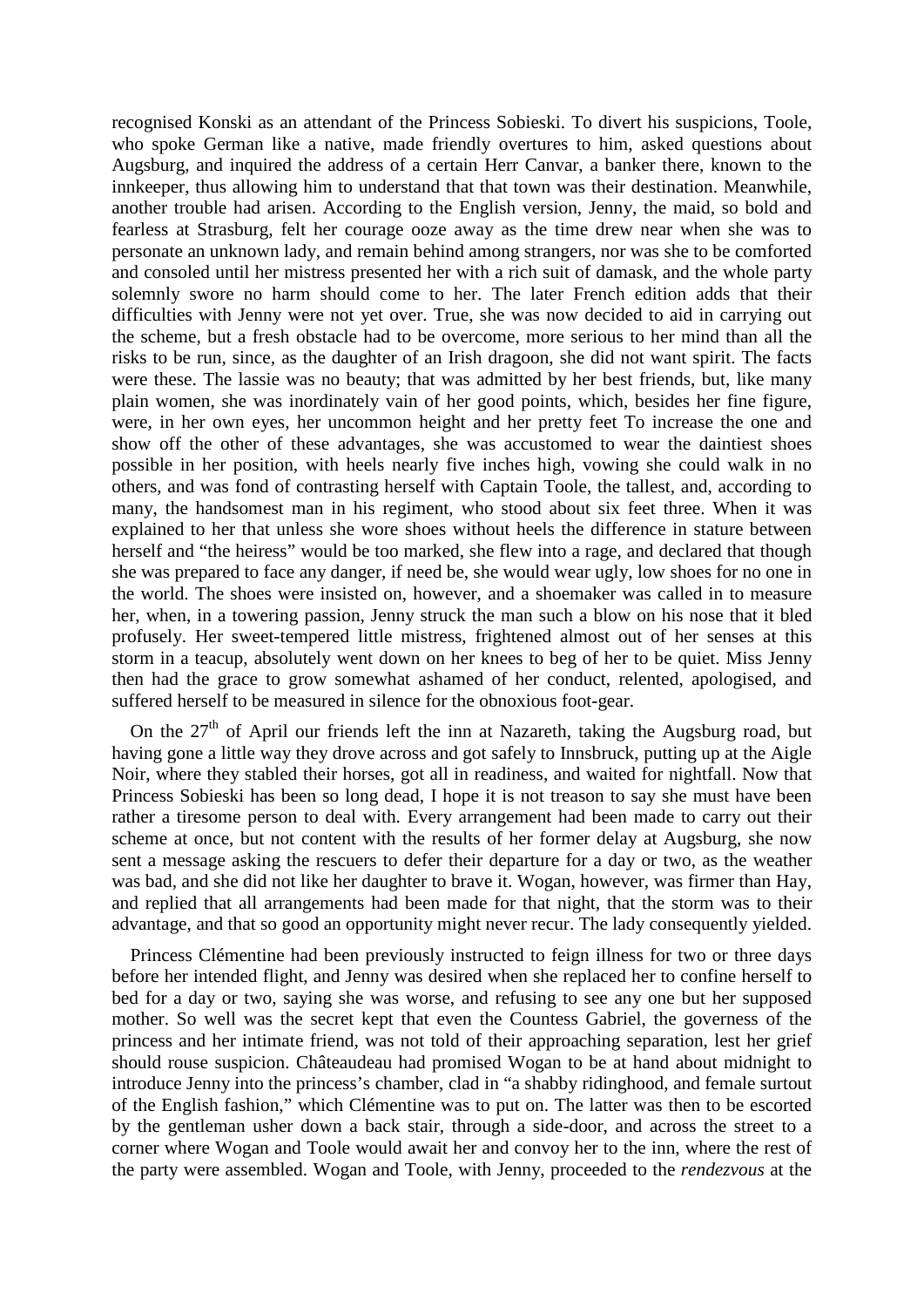appointed time, the last-named grumbling audibly at the discomforts she endured paddling along through the rain in her new shoes without heels. Not much notice, however, was taken of her complaints, but as the men talked in whispers to each other, the girl's sharp ears caught something about "the princess," and stopping short she cried, "Surely Captain Toole is not foolish enough to think of carrying off a princess?" They reassured her with difficulty, being "oblig'd to stop her mouth with fresh Protestations, and some Pieces of Gold," and at midnight she tapped as directed at the postern-door, which was opened immediately by Châteaudeau, who led the girl upstairs. The Princess Clémentine, in accordance with her assumed character of invalid, had retired early, but, when left alone, rose, dressed herself, and spent the short time that remained to her in affectionate conversation with her weeping mother. That the Princess Sobieski should not be blamed for her daughter's flight, Clémentine wrote a letter asking pardon for what she was about to do, and excusing herself on the plea that all laws, human and divine, compelled a woman to follow her husband. Too soon it seemed to the afflicted women, Châteaudeau knocked softly to tell them Jenny had come, and Clémentine took the elder princess tenderly in her arms. "My dear mother," she said, "I am just a-going, and must ask your blessing; the maid is come who is to take my place."

While she was putting on her travelling dress the pert Jenny was watching every movement of "the heiress," and at last broke in, "You little think, madam, how many people you have made languish with desire to see you." Then having minutely surveyed her from head to foot, she added, "I can't but say you are very handsome, and well worth the pains they have taken about you." Clémentine smiled, and Jenny having helped her on with hood and cloak, gave her a hearty kiss, which was warmly returned. With one last close embrace to her mother, the fugitive followed Châteaudeau down the winding stair.

All day the storm had been increasing in violence, and now a furious tempest raged over the town of Innsbruck. The wind swept the narrow streets like cavalry charges, driving the sleet before it; the sleet crept back during the lulls, like scattered troops re-forming, drops coming down sharp, straight and pitiless as musketry fire, splashing the swishing water from every pool, as bullets rip the earth. The night was not one for a Christian to be abroad, thought the shivering sentry who paced up and down by the dark walls of the *schloss,* and grumbled that his commanding officers, now safely housed in barracks, had provided no sentry-box into which he might creep. Very tempting to the shivering man was the red light gleaming, despite the lateness of the hour, from the window of the little *gasthof* opposite, whispering of a cosy hearth, cheerful society, and a glass or two of *schnapps.* Should he cross the street, and for one moment enjoy these comforts? Why not? There was no danger, no special need for watchfulness—above all, not a soul was in sight. Who indeed except a poor sentry would be abroad on such a night? While the man deliberated, he was unconscious that his movements were anxiously scrutinised, and that close to where he stood the princess he was set to guard but waited for him to turn his back to make a rush for liberty. At last his meditations ended as might have been expected. No sooner had he entered the little inn than the trembling Clémentine ventured forth, and swiftly but noiselessly gained the corner, where stood Wogan and Toole in a fever of impatience and anxiety at the delay.

After a hasty but respectful greeting, they made their way as best they could to the inn, battling with the wind, stopping now and then to turn their backs to it, and breathe more freely, keeping to the middle of the narrow thoroughfares to escape the drenching torrents vomited by every gutter, down-pipe, and hopper-head, till they reached the Black Eagle, where the rest of the party. were assembled. One slight adventure they had. Wogan had given Clémentine his arm, and though scarcely a word passed between them in their anxiety, he did all that he could for her comfort. She hesitated on the brink of an overflowing channel, and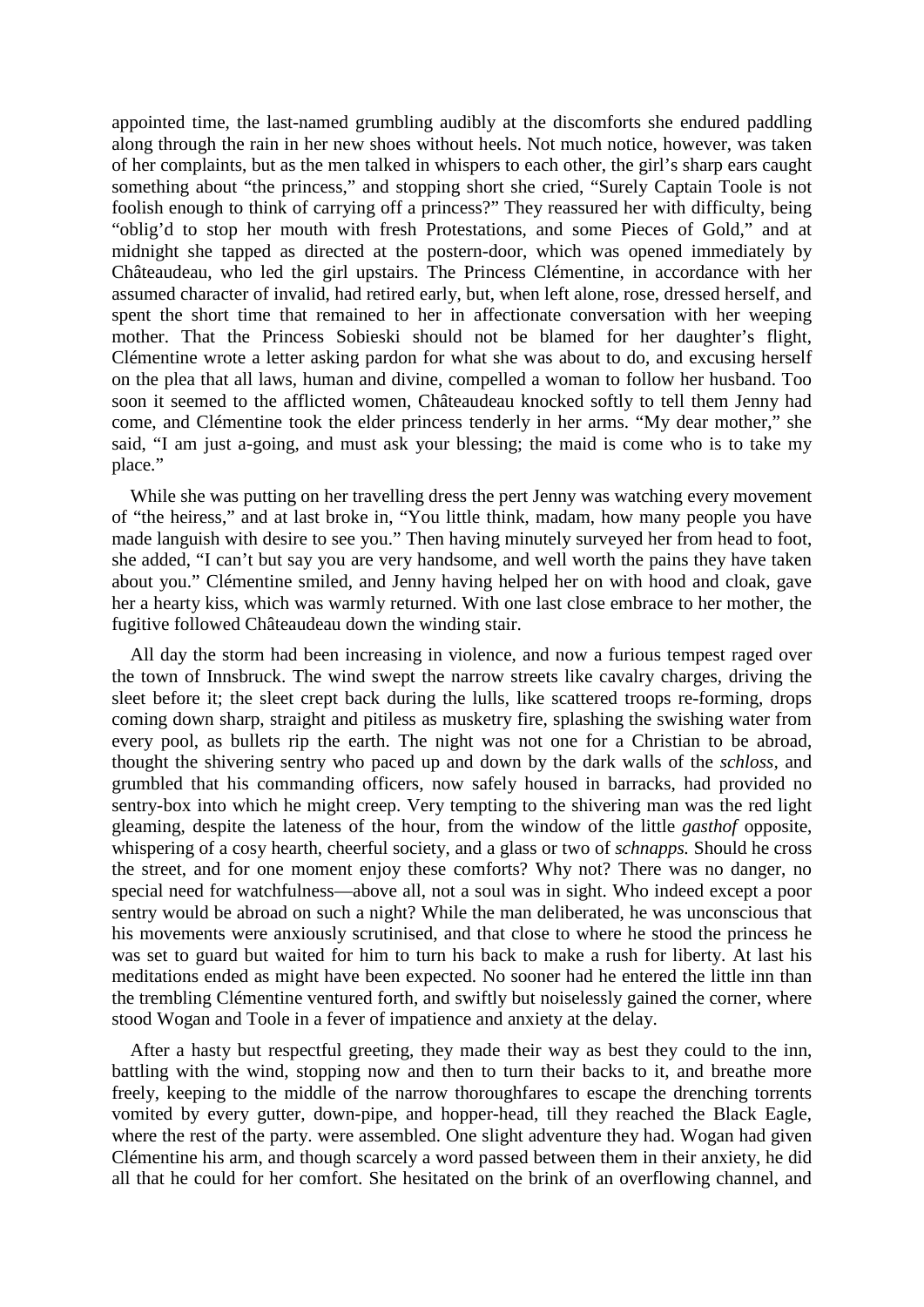he, seeing something in the centre that he took for a log, desired her step there. She obeyed, but the supposed log proved to be a floating wisp of hay, and down went the poor little princess over her ankles in wet and mud. Wogan was aghast at his mistake, but there was no time for apologies; he hurried her on, and soon they found themselves in the cheerful sittingroom with Captain and Madame Misset, Gaydon and Michael. Madame Misset removed Jenny's old cloak from the shoulders of the dripping princess, helped her on with a dress of her own she had aired in readiness, pulled off her shoes and stockings, and warmed her frozen feet by thrusting them into Wogan's and Gaydon's muffs. Clémentine hastily swallowed some hot spiced wine and put on dry foot-gear while the carriage was being brought round. Konski, her mother's page, had followed her, bearing a parcel containing a few articles of inside clothing and a casket with her own jewels and those of the Stuarts, brought to her two months previously by the Marquis de Magny, and valued at the lowest computation at 150,000 pistoles. The narrative goes on to say that when Konski saw his young mistress delivered over to such a band of strangers, he was either so grief-stricken or so frightened that he laid down his packet and ran away. On account of the delay caused by the sentry, it was two in the morning before they fairly started, Captain Misset, who had gone on to see if the coast was clear—to act, in fact, as pilot-engine—was to wait for them at the top of the Brenner, five leagues from Innsbruck. Every one in the inn, except the landlady, had retired when the carriage drove out of the courtyard. They passed through the faubourg not far from the schloss, tears gathered in Clémentine's eyes as she thought of her mother; a moment later she remembered the jewels—if they were found, all Innsbruck would be upon their track. There was nothing for it but to fetch them. Toole rode hastily back, and the others waited *"*in silence and alarm.'' Arrived at the Black Eagle, he found the weary landlady had gone to bed, first closing the gateway, which was secured by a bolt. Exerting his prodigious strength, Toole absolutely raised it off its hinges, made his way to the room they had left, felt about in the dark till he found the casket, seized it, groped his way out, and galloped off without being seen or heard by one of the inmates. By sunrise the party were fifteen miles from Innsbruck. At Brenner they came up with Misset, and here the Princess Clémentine fainted from grief, fatigue, and want of food. Fortunately, however, Madame Misset had in her pocket a tiny bottle of Eau de Carmes, and a teaspoonful revived the poor girl, who, when she had partaken of food, soon recovered her spirits. She delighted her companions by her cheerfulness. They wanted to place a cushion under her head that she might sleep, but she would not hear of it, and took the greatest interest in asking questions about England, the chief families there, the manners, dress, and customs of the people, and so on. She learned several English phrases, and made Wogan tell her all about the Preston prisoners, of whom he himself had been one, and the adventures of the Chevalier in Scotland. "After this," says the narrative, "Major Gaydon entertain'd her with the many Sieges and Battles that General Dillon's regiment of the Irish Brigade had been engaged in, particularly the Battle of Cremona; and the Pleasure she took in hearing these Martial Stories showed her to be the 'genuine Spring of the great Sobieski.'" They galloped down hill to Brixen at the foot of the Brenner, beguiling the time by singing and telling stories; but gradually the conversation ceased, for the party were tired out, and by degrees they all dropped off to sleep except Wogan, who only kept his eyes open by taking huge pinches of snuff as was then the custom. At last, towards evening, he too dozed, and suddenly let the packet of snuff drop on the curly head of Clémentine, who had fallen asleep at the bottom of the carriage, resting against his knees. She awoke with a start and a little cry of alarm, and poor Wogan was so taken aback that he could only stammer, "Highness, it will not occur again." Nor did it; for by a wonderful effort of will he did not once close his eyes till they reached Verona, after a further journey of forty-six hours. Much annoyance was caused the fugitives by the difficulty of obtaining post-horses. They found that the Princess of Baden and her son, whom Clémentine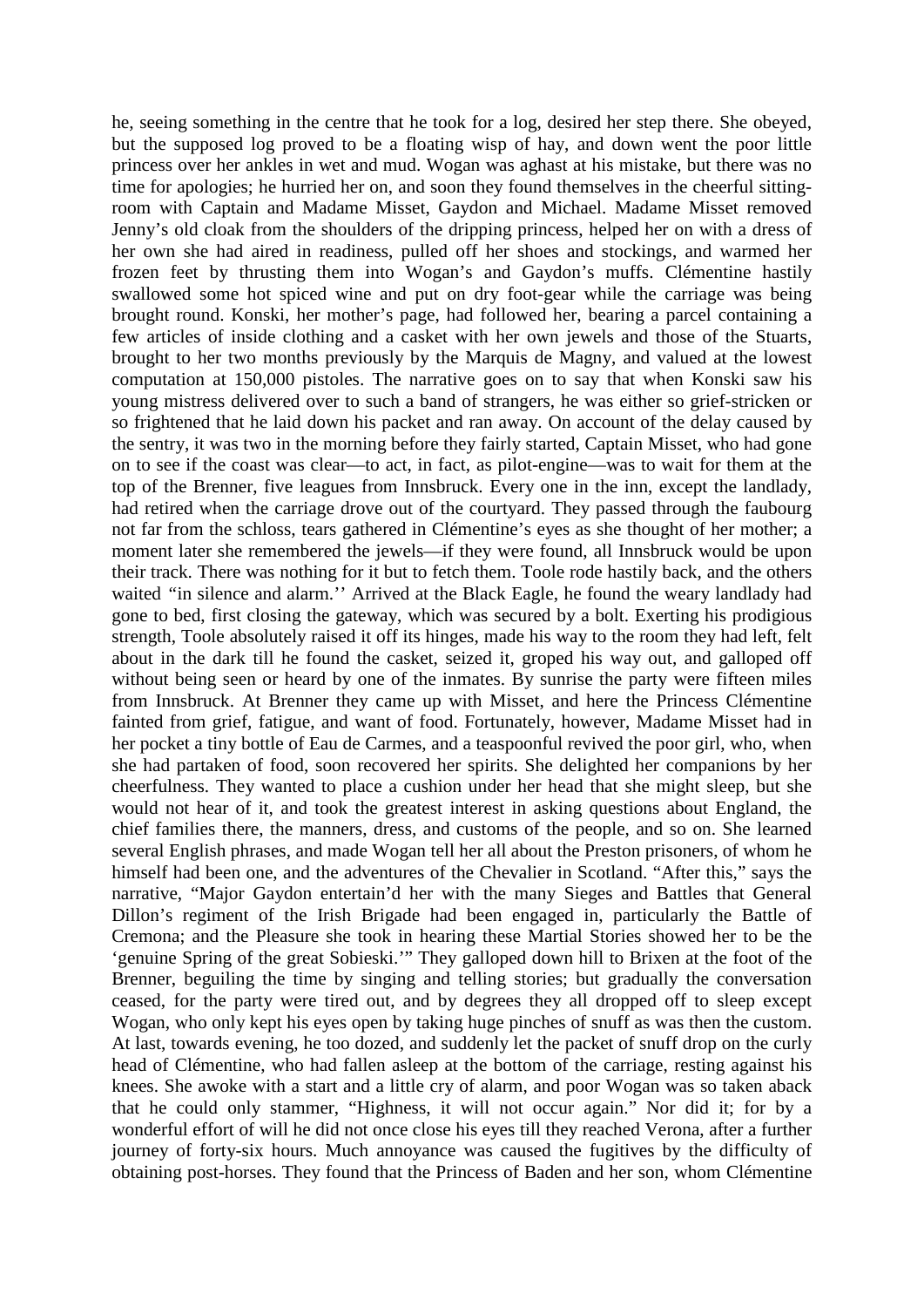had been bribed to marry, were preceding them on their way to Rome, and as they travelled with great pomp and circumstance, they secured everywhere the best animals, so that when Wogan and his party followed an hour or two later, he could only find screws that had been rejected, or tired beasts smoking from the traces. Once the coachman and postillion proved to be either drunk or stupid, and a fatal accident was averted almost by a miracle. It happened thus: the road wound along a precipice that stood sheer above the Adige, and, as usual, the horses were galloping down hill, when suddenly a heavy German waggon, laden with goods, rounded a corner and appeared right in their path. The men, instead of drawing up to let it pass, drove on as if mad. The waggon taking the inside of the road, they took the outside, and might have gone over the precipice, but that the wheel came in contact with the trunk of a tree on the edge of the abyss, so that the carriage was violently capsized into the middle of the road. Wogan, the only one awake inside, jumped out to find O'Toole, white with rage, lashing the coachman with his riding whip. Every one wanted to know how the accident had happened, but O'Toole, fearing to terrify the princess and the delicate Madame Misset, refused to give any explanation of the danger they had run.

They were not yet out of the Emperor's territory, and the fear of being pursued and overtaken before they passed the frontiers of the Venetian States was ever present with them. To guard against unpleasant possibilities, it was decided that O'Toole and Misset should now remain behind to guard the retreat, while Michael rode forward to secure horses.

On the  $29<sup>th</sup>$  of April, at a village eight leagues from Trent, O'Toole had just ordered supper, when who should arrive in hot haste but a courier, barely two hours after Clémentine had departed. The poor fellow was tired to death, having ridden day and night, and gladly accepted an invitation to share their meal. In answer to his inquiries, they represented themselves as merchants, bound for the fair of Trent; O'Toole, who, as we have mentioned, spoke German like a native, passing for a fellow countryman, and Misset, his "partner," professing to be a Savoyard. The courier soon grew communicative under the influence of good-fellowship, told them the object of his journey was to have "the bandits" captured who had carried off the princess, and showed his despatches to that effect. One can fancy how sympathetic he found O'Toole and Misset as he went on to say how hard he had ridden, to convey General Heister's message to the Prince of Thurm and Taxis, Governor of the Trentine Provinces, and how he hoped they "would soon seize the rascals." Never were men kinder, but they told him they thought he might as well spare himself trouble, for a party answering to his description had passed through a long time before, and were probably at the moment beyond reach of pursuit. Meanwhile, they urged him to eat and drink, O'Toole plying him with liquor, while Misset, a capital actor, pantomimed pity and dismay. The lastnamed conspirator had slyly filled a jug with the strongest Strasburg brandy, and telling the courier that the wine of the country was uncommonly strong, advised him to add plenty of water to it. He agreed, seized the jug and diluted (!) his draught with the contents, swallowing the fiery mixture at a gulp, to reappear from the depths of his drinking vessel with a very flushed countenance, crying that it was indeed "infernally strong," when they immediately poured in more "water." Gradually, his speech grow thicker, he wandered from the subject, mingled praise of his jovial companions with execrations of the fugitives, and tossed off glass after glass of the fortified wine. When at last he subsided into stupor, they helped him to bed, disembarrassed him of his documents, and leaving him to sleep for twenty-four hours without stirring, rode on to rejoin their party.

By this time the others had reached Trent, and were much annoyed by the conduct of the Governor, who seemed to delight in putting obstacles in their way out of pure perversity. Alas for them, if General Heister's courier had reached him before they were well out of the town! The Princess of Baden and her suite had, moreover, established themselves at all the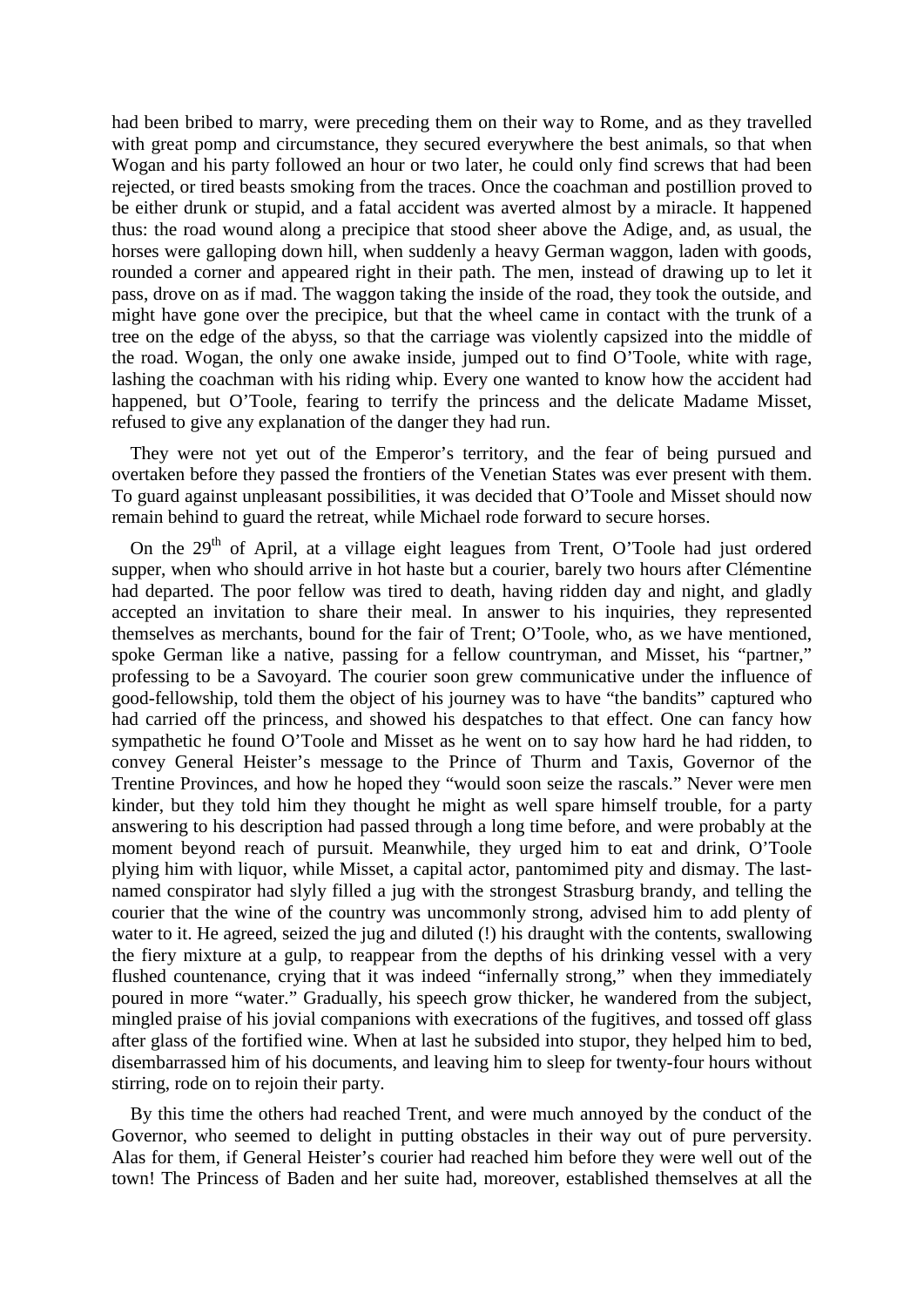inns, and there was consequently no room for our poor travellers; besides this, Clémentine, whose appearance was well known to the Princess of Baden and her chief attendants, was in mortal terror of being recognised, and so, afraid to stir out, she sat from 9 A.M. till 1 P.M. in a corner of her carriage in the grand square of Trent, carefully veiling her face, before they were able to conciliate the Governor, secure fresh horses, and pursue their journey. Between Trent and Roveredo, the road wound along the verge of a frightful precipice, which greatly alarmed Madame Misset, but the princess sweetly cheered and encouraged her, until they had passed it by. At Roveredo no horses were to be had, and they were forced to proceed with those they had already used. During the halt, Clémentine expressed a wish for tea, which by some accident was handed her in a can that had contained oil. She made no complaint, but drank it, and it was only when she handed back the vessel that its condition was discovered. They had gone about six miles farther with their tired steeds when the axle broke. This was mended with the assistance of some peasants, but broke again within half a mile of the next post; the carriage, however, fell so gently, being supported by two countrymen, as not to waken the princess, who had fallen into a sound sleep. Wogan carefully lifted her out; but, owing to the darkness, did not see a pool of water, into which her foot dipped. She woke with a start, calling on her mother, then remembering where she was, said merrily, "What say you to this Wogan, who always finds stepping-stones to wet me? This was a little unlucky, for I never slept better in my life." At Allo, too, they could find no lodgings, all the inns being again occupied by the Princess of Baden and her train. They roused a smith, who promised to have the broken axle mended by seven in the morning, so Michael with two of the party remained to look after the coach, while the Princess Clémentine and Madame Misset were accommodated with a small country cart, on which they sat crouched up, leaning against each other, and soon fell asleep once more. Wogan and Gaydon walked one on each side, as escort. After a drive of about three miles the sleepers awoke, to see before them a great white wall, the boundary between the Emperor of Austria's dominions and the Venetian States. One can fancy with what joy and mutual congratulations they passed into safety.

On Sunday, the 13<sup>th</sup> of April, they arrived at Sery about five A.M. and heard Mass. Here the horses got time to rest, and on leaving Sery our travellers did not halt till they reached Verona. When nearing Chivoa, the first garrison town of the Venetians, they had to pass a third precipice on the bank of the Adige. The narrow road was cut in the solid rock, and dated from Roman times. Here again Madame Misset's courage was put to the test and her nerves sadly shaken, but the cheerful little princess led her across by the hand, going first herself, would not suffer her to look down, and comforted her as before. At Chivoa, for the first time, our wearied travellers undressed and lay down in peace.

On Monday, May  $1<sup>st</sup>$ , the journey was resumed. They rested at Stellate, Michael being sent on to Ferrara to inquire for the Sieur de Conalski, whom the Chevalier promised should represent him at the marriage.

On the  $2^{nd}$  of May they put up at the Hotel de Selarin at Bologna, and the princess sent a message to the Archbishop, Cardinal Origo, a friend of her family, and, as before mentioned, an acquaintance of Wogan's, announcing her arrival, but desiring it should not be made public. Next day the Cardinal came on foot, to pay her Highness a private visit, and on the 4<sup>th</sup> he sent her a present of "a toylet, artificial flowers, and other little things." He also offered her a box at the Opera, where she could see without being seen, and the services of an officer to show her the curiosities of the town. On the  $8<sup>th</sup>$  of May came an express from Mr. Murray, the Chevalier's agent, saying he would be that night in Bologna, so a second messenger was despatched to Ferrara for Conalski. Murray arrived as promised, bringing with him Mr. Maas, an English priest, but Conalski did not appear.